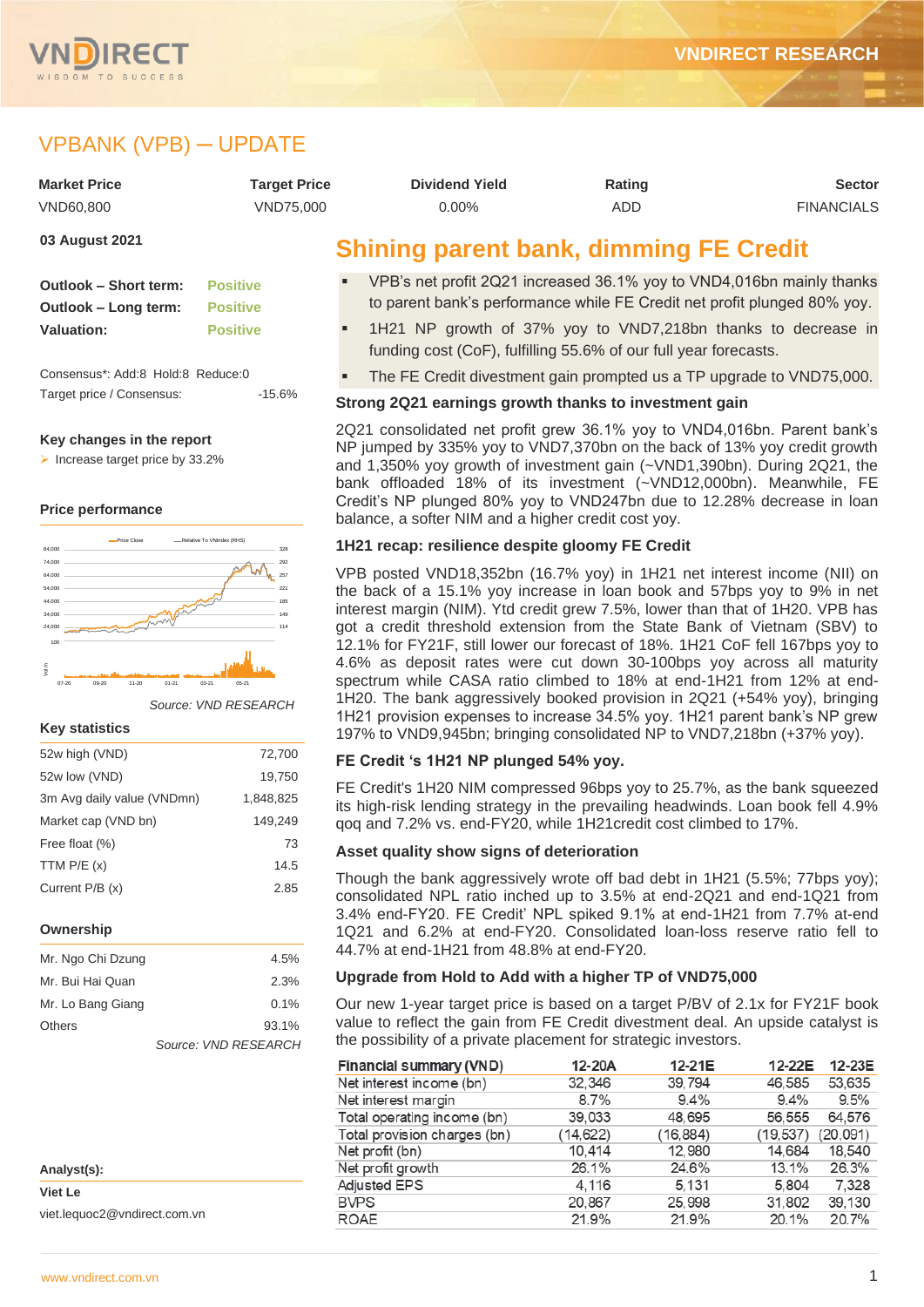

## **SHINING PARENT BANK, DIMMING FE CREDIT**

#### **Upgrade Add with a higher TP of VND75,000**

We upgrade Add with a higher TP of VND75,000 on reflecting the FE Credit divestment deal to VPB's consolidated loan book. On Apr 28, 2021, VPB announced that it had reached an agreement with Sumitomo Mitsui Financial Group (SMFG) to sell 49% of the charter capital of FE Credit at a valuation of US\$2.8bn. SMBC Consumer Finance Company (SMBCCF), a subsidiary wholly owned by SMFG, is the legal entity to purchase this stake. SMBC Group is one of the three biggest banking and financial groups in Japan, with total assets of over US\$2,100bn as at end-2020. The group operates in retail banking, corporate banking, and investment banking worldwide, with its presence in over 40 countries. SMBCCF is the leading consumer finance company in Japan with more than 900 branches globally. FE Credit's valuation of US\$2.8bn is c.8% higher than our expected valuation for FE Credit of US\$2.3-2.6bn (see the previous report *[Nearer to FE Credit divestment deal](https://www.vndirect.com.vn/cmsupload/beta/VPB_Update_20210119.pdf)*)., equivalent to a target P/B of 4.0x. The bank expected to book the extraordinary gain from this divestment deal in 2H21F, thus prompting VPB's equity at end-FY21F to VND20,873bn, equivalent to a FY21F book value per share of VND35,693 as per our estimation:

### **Figure 1: Assumed profit from FE Credit divestment deal**

| Items                                                                   | Amount                    |
|-------------------------------------------------------------------------|---------------------------|
| FE Credit's implied valuation (US\$ bn)                                 | 2.8                       |
| FE Credit's implied valuation (VND bn) ( $@$ fx rate = 23,000 vnd/usd)  | 64,400                    |
| % ownership sold                                                        | 49%                       |
| % ownership sold amount (VND bn)                                        | 31,556                    |
| Cost for tax purpose (49% FE Credit's charter capital or COGS) (VND bn) | 5,464                     |
| Gain before tax                                                         | 26,092                    |
| Income tax $(20%)$                                                      | 5,218                     |
| Gain after tax/Increase in VPB's capital surplus after tax (VND bn)     | 20,873                    |
|                                                                         | Source: VNDIRECT RESEARCH |

We apply P/B valuation for VPB with a target P/BV of 2.1x, which is 16% lower than local peers' average. A P/BV multiple allows us to value VPB relative to other banks and factors in market sentiment on the banking sector as a whole. We factored in the extraordinary gain from FE Credit divestment deal. VPB is in the process of finalizing the paperwork to be eligible to recognize this profit, and it is expected to be recognized in the second half of 2021. As a result, our target price is increased by 33.2% to VND75,000 (previously VND56,300) based on 2.1x FY21F P/BV.

#### **Figure 2: Our target price valuation**

| Valuation                          |                           |
|------------------------------------|---------------------------|
| <b>FY21F Total equity (VND bn)</b> | 87,009                    |
| Number of FY21F shares (m)         | 2,438                     |
| Book value per shares              | 35,693                    |
| Target $P/B$ (2.1x)                | 2.1                       |
| Target price (VND/share)           | 74,954                    |
| Target price (VND/share, rounded)  | 75,000                    |
|                                    | Source: VNDIRECT RESEARCH |

Following the market correction in July, VPB stock price dropped more than 15% from peak of VND72,000 to VND56,400, then gradually recovers to VND60,400. We assume this is the time to accumulate bank stocks with high ROE and high growth potential in the future as VPB.

An upside catalyst is the possibility of a private placement for strategic investors. Downside risk is higher-than-expected bad debt.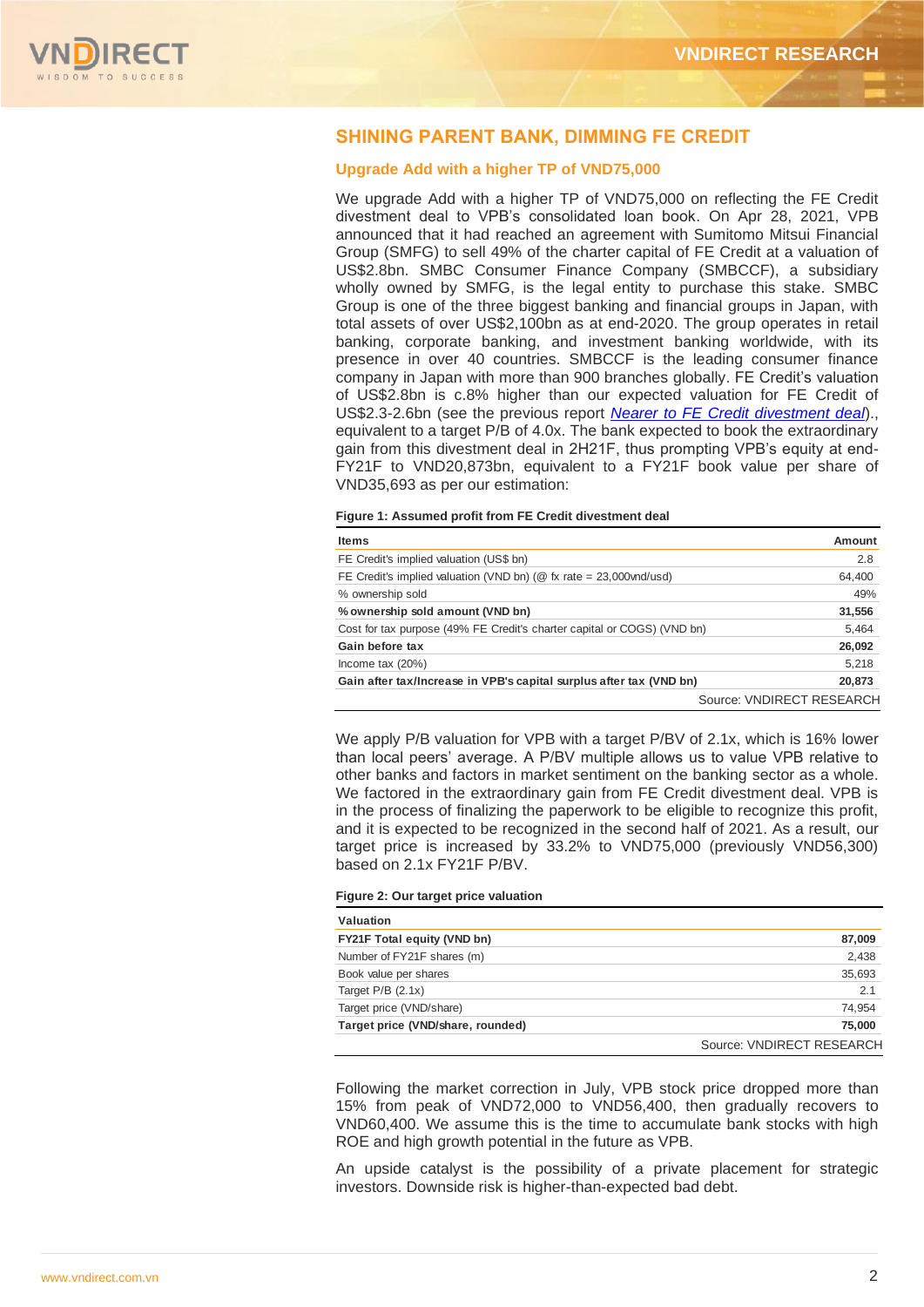

|                            |                         |                        |               |               |                                 |     |               |      |        | $3 - yr$                             |                               |                         |      |                |
|----------------------------|-------------------------|------------------------|---------------|---------------|---------------------------------|-----|---------------|------|--------|--------------------------------------|-------------------------------|-------------------------|------|----------------|
|                            | <b>Bloomberg Recomm</b> |                        | Closing       |               | Target Market                   |     |               |      |        | <b>Forward</b>                       |                               |                         |      |                |
| <b>Banks</b>               |                         | <b>Ticker endation</b> | Price         | Price         | cap                             |     | P/BV(x)       |      | P/E(x) | <b>EPS CAGR</b>                      |                               | <b>ROE (%)</b>          |      | <b>ROA (%)</b> |
|                            |                         |                        | (local curr.) | (local curr.) | (US\$m) FY21F FY22F FY21F FY22F |     |               |      |        | %                                    |                               | FY21F FY22F FY21F FY22F |      |                |
| Vietcombank                | <b>VCB VN</b>           | Add                    | 98,800        | 119,500       | 15,847                          | 3.5 | 2.9           | 21.9 | 17.4   |                                      | 23.8% 20.7% 21.6%             |                         |      | 1.60% 1.80%    |
| VietinBank                 | CTG VN                  | Add                    | 34,100        | 42,000        | 6.998                           | 2.0 | 1.7           | 15.3 | 12.2   |                                      | 18.2% 18.3% 19.6% 1.20% 1.40% |                         |      |                |
| Techcombank                | <b>TCB VN</b>           | Add                    | 51,800        | 57,200        | 7,824                           | 2.0 | 1.7           | 12.1 | 10.3   |                                      | 17.0% 18.4% 17.9%             |                         | 3.2% | 3.3%           |
| <b>Military Commercial</b> |                         |                        |               |               |                                 |     |               |      |        |                                      |                               |                         |      |                |
| JSB.                       | <b>MBB VN</b>           | Add                    | 29,300        | 31,400        | 4,786                           | 2.1 | 1.7           | 10.4 | 8.5    |                                      | 24.2% 21.5% 21.8%             |                         | 2.1% | 2.3%           |
| Asia Commercial JS         |                         |                        |               |               |                                 |     |               |      |        |                                      |                               |                         |      |                |
| <b>Bank</b>                | ACB VN                  | Add                    | 35,800        | 41,800        | 4,153                           | 2.2 | 1.8           | 11.4 | 9.9    |                                      | 16.0% 22.0% 20.5%             |                         | 1.9% | 1.9%           |
| Vietnam International      |                         |                        |               |               |                                 |     |               |      |        |                                      |                               |                         |      |                |
| <b>Bank</b>                | <b>VIB VN</b>           | Hold                   | 41,600        | 32,800        | 2,810                           | 3.2 | 2.4           | 13.0 | 10.5   |                                      | 18.9% 28.3% 26.6%             |                         | 2.2% | 2.1%           |
| A verage                   |                         |                        |               |               |                                 | 2.5 | $2.0^{\circ}$ | 14.0 | 11.5   |                                      | 19.7% 21.5% 21.3%             |                         | 2.0% | 2.1%           |
| <b>Vietnam Prosperity</b>  |                         |                        |               |               |                                 |     |               |      |        |                                      |                               |                         |      |                |
| <b>JSC Bank</b>            | <b>VPB VN</b>           | Add                    | 60,800        | 75,000        | 6,486                           | 1.7 | 1.8           | 11.2 | 11.2   |                                      | 25.4% 21.9% 19.0%             |                         | 3.4% | 2.8%           |
|                            |                         |                        |               |               |                                 |     |               |      |        | Source: VNDIRECT RESEARCH, BLOOMBERG |                               |                         |      |                |

#### **1H21 recap: in line with our forecasts**

#### **Analyst Meeting key takeaways:**

#### *Parent bank:*

VPB plans to increase its charter capital by 50% from VND60,012bn to VND90,000bn at the end-FY22F to become the top-tier capital bank in Vietnam, and charter capital reach more than VND50,000bn at end-FY21F. In FY21F, besides additional capital from FE Credit deal, VPB plans to pay dividends and issue shares to increase capital with the detail as follow:

- Issuance of 80% stock equivalent 1.97 billion stock dividend and bonus shares to pay FY20 dividend.
- Issuance of 0.6% ESOP, equivalent VND150bn.
- Issurance maximum of 15% share to foreign partners.

VPB will reduced lending interest rates from 1% to 1.5% to support customers affected by the Covid-19 epidemic. The estimated cost is about VND600bn in 2H21.

The bank also revealed its plan focusing digital banking business in near future:

- Enhance user experience and customer journey for VPB 's mobile app
- Tied up with BE Group to launch the Cake by VPBank in Jan 2021, a digital bank which allows customers to open an account within two minutes, transfer or receive funds, pay bills, and deposit savings. Cake is the first digital bank in Vietnam to operate on a ride-hailing app that serves over 10 million customers and drivers.

## *FE Credit:*

FE Credit will focus mainly on familiar customers, and try to expand to other potential customers such as doctors, teachers... In addition, SMBC - a longstanding financial company in Japan becomes a shareholder will help FE credit have more experience and strategies to increase its influence in the Vietnam market.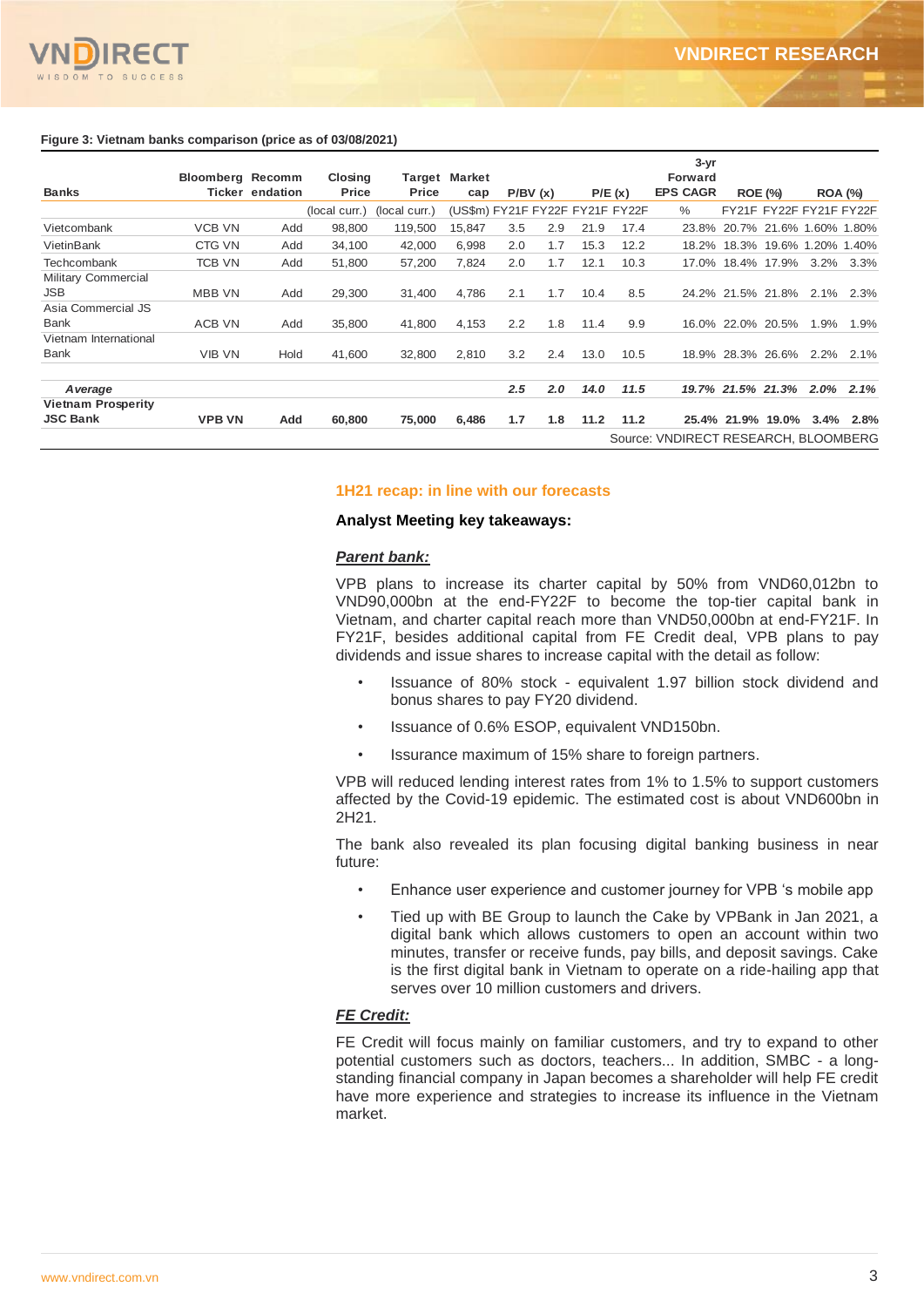#### **Figure 4: Result comparison (VND bn, otherwise noted)**

| <b>Profit &amp; Loss</b><br>statement | <b>2Q21</b> | <b>2Q20</b> | yoy%   | <b>1Q21</b> | qoq%        | 6M21    | 6M20            | yoy%        | <b>VND FY21F</b><br>forecasts | % of VND | forecasts Comments                                                                     |
|---------------------------------------|-------------|-------------|--------|-------------|-------------|---------|-----------------|-------------|-------------------------------|----------|----------------------------------------------------------------------------------------|
| Net interest income                   | 9,232       | 7.701       | 19.9%  | 9.120       | 1.2%        | 18.352  | 15.722          | 16.7%       | 39.794                        |          | 46.1% In line with our forecast                                                        |
| Non-interest income                   | 2.815       | 1.248       | 125.6% | 1.932       | 45.7%       | 4.747   |                 | 3.132 51.5% | 8,902                         |          | 53.3% In line with our forecast                                                        |
| Operating revenue                     | 12.047      | 8.948       | 34.6%  | 11.051      | $9.0\%$     | 23.098  | 18.854 22.5%    |             | 48.695                        | 47.4%    |                                                                                        |
|                                       |             |             |        |             |             |         |                 |             |                               |          | Below our forecast as VPB successfully<br>managed to reduce CIR to another lower level |
| Operation expenses                    | (2,817)     | (2, 555)    | 10.2%  | (2,592)     | 8.7%        | (5,409) | (5,838)         | -7.4%       | (15, 582)                     |          | 34.7% at 23.4%                                                                         |
| Pre-provision profit                  | 9.230       | 6.393       | 44.4%  | 8.459       | 9.1%        | 17.690  | 13.016          | 35.9%       | 33.113                        | 53.4%    |                                                                                        |
| Provision expenses                    | (4, 199)    | (2,720)     | 54.4%  | (4, 453)    | $-5.7\%$    | (8,653) | $(6,431)$ 34.5% |             | (16, 884)                     |          | 51.2% In line with our forecast                                                        |
| Pre-tax profit                        | 5.031       | 3.673       | 37.0%  | 4.006       | 25.6%       | 9.037   | 6.585           | 37.2%       | 16.228                        | 55.7%    |                                                                                        |
| Net profit                            | 4.016       | 2,951       | 36.1%  |             | 3.202 25.4% | 7.218   |                 | 5.265 37.1% | 12.980                        |          | 55.6% In line with our forecast                                                        |
|                                       |             |             |        |             |             |         |                 |             |                               |          | Source: VNDIRECT RESEARCH, COMPANY REPORTS                                             |

## **Figure 5: VPB's key ratios by quarter**

| Key ratios                       | 4Q18  | <b>1Q19</b> | <b>2Q19</b> | 3Q19  | 4Q19  | <b>1Q20</b> | <b>2Q20</b>                               | <b>3Q20</b> | 4Q20  | <b>1Q21</b> | <b>2Q21</b> |
|----------------------------------|-------|-------------|-------------|-------|-------|-------------|-------------------------------------------|-------------|-------|-------------|-------------|
| NII/Total operating income (TOI) | 74.9% | 85.2%       | 83.7%       | 84.0% | 82.2% | 81.0%       | 86.1%                                     | 83.2%       | 81.6% | 82.5%       | 76.6%       |
| Non-II/TOI                       | 25.1% | 14.8%       | 16.3%       | 16.0% | 17.8% | 19.0%       | 13.9%                                     | 16.8%       | 18.4% | 17.5%       | 23.4%       |
| NIM (annualised)                 | 9.2%  | 8.9%        | 9.7%        | 9.5%  | 9.6%  | 8.9%        | 8.3%                                      | 8.3%        | 8.9%  | 9.1%        | 8.9%        |
| Loan-to-deposit ratio (LDR)      | 81.0% | 84.1%       | 83.4%       | 83.7% | 79.7% | 78.7%       | 79.9%                                     | 79.5%       | 82.6% | 81.9%       | 82.1%       |
| Non-performing loans (NPL) ratio | 3.5%  | 3.6%        | 3.4%        | 3.5%  | 3.4%  | 3.0%        | 3.2%                                      | 3.6%        | 3.4%  | 3.5%        | 3.5%        |
| Loan-loss-reserves (LLR)         | 45.9% | 48.3%       | 48.5%       | 49.6% | 46.4% | 52.0%       | 48.8%                                     | 47.9%       | 45.3% | 43.9%       | 44.7%       |
| Credit cost (annualised)         | 5.8%  | 5.7%        | 5.5%        | 5.6%  | 5.6%  | 5.7%        | 4.1%                                      | 5.7%        | 6.1%  | 6.0%        | 5.5%        |
| Cost-to-income ratio (CIR)       | 34.2% | 37.4%       | 35.8%       | 34.7% | 34.0% | 33.1%       | 28.6%                                     | 29.4%       | 25.8% | 23.5%       | 23.4%       |
| ROAA (trailing 12 months)        | 2.5%  | 2.2%        | 2.3%        | 2.5%  | 2.4%  | 2.5%        | 2.7%                                      | 2.6%        | 2.6%  | 2.7%        | 2.9%        |
| ROAE (trailing 12 months)        | 22.9% | 20.0%       | 21.1%       | 22.6% | 21.5% | 22.7%       | 23.6%                                     | 22.3%       | 22.0% | 22.6%       | 23.2%       |
|                                  |       |             |             |       |       |             | Source: VNDIRECT RESEARCH, COMPANY REPORT |             |       |             |             |

#### **Figure 6: FE Credit's key ratios by quarter**

| Key ratios                       | 4Q18   | <b>1Q19</b> | <b>2Q19</b> | 3Q19   | 4Q19   | <b>1Q20</b> | <b>2Q20</b> | 3Q20   | 4Q20   | <b>1Q21</b>                                | <b>2Q21</b> |
|----------------------------------|--------|-------------|-------------|--------|--------|-------------|-------------|--------|--------|--------------------------------------------|-------------|
| NII/Total operating income (TOI) | 83.8%  | 92.3%       | 99.1%       | 95.0%  | 95.9%  | 97.9%       | 97.6%       | 92.9%  | 92.7%  | 89.5%                                      | 105.3%      |
| Non-II/TOI                       | 16.2%  | 7.7%        | 0.9%        | 5.0%   | 4.1%   | 2.1%        | 2.4%        | 7.1%   | 7.3%   | 10.5%                                      | $-5.3%$     |
| NIM (annualised)                 | 28.7%  | 27.2%       | 29.5%       | 28.9%  | 29.5%  | 27.1%       | 26.6%       | 26.5%  | 25.7%  | 25.6%                                      | 24.1%       |
| Non-performing loans (NPL) ratio | 6.0%   | 5.5%        | 5.0%        | 5.2%   | 5.6%   | 3.9%        | 5.1%        | 6.5%   | 6.2%   | 7.7%                                       | 9.1%        |
| Loan-loss-reserves (LLR)         | 36.1%  | 42.6%       | 43.1%       | 40.9%  | 37.9%  | 55.3%       | 45.4%       | 44.0%  | 38.5%  | 34.3%                                      | 32.3%       |
| Credit cost (annualised)         | 15.3%  | 14.8%       | 14.1%       | 13.8%  | 14.6%  | 14.7%       | 12.5%       | 13.1%  | 14.1%  | 15.1%                                      | 17.6%       |
| Cost-to-income ratio (CIR)       | 21.88% | 33.02%      | 30.96%      | 31.07% | 30.22% | 31.80%      | 26.32%      | 26.86% | 25.40% | 21.81%                                     | 29.43%      |
|                                  |        |             |             |        |        |             |             |        |        | Source: VNDIRECT RESEARCH, COMPANY REPORTS |             |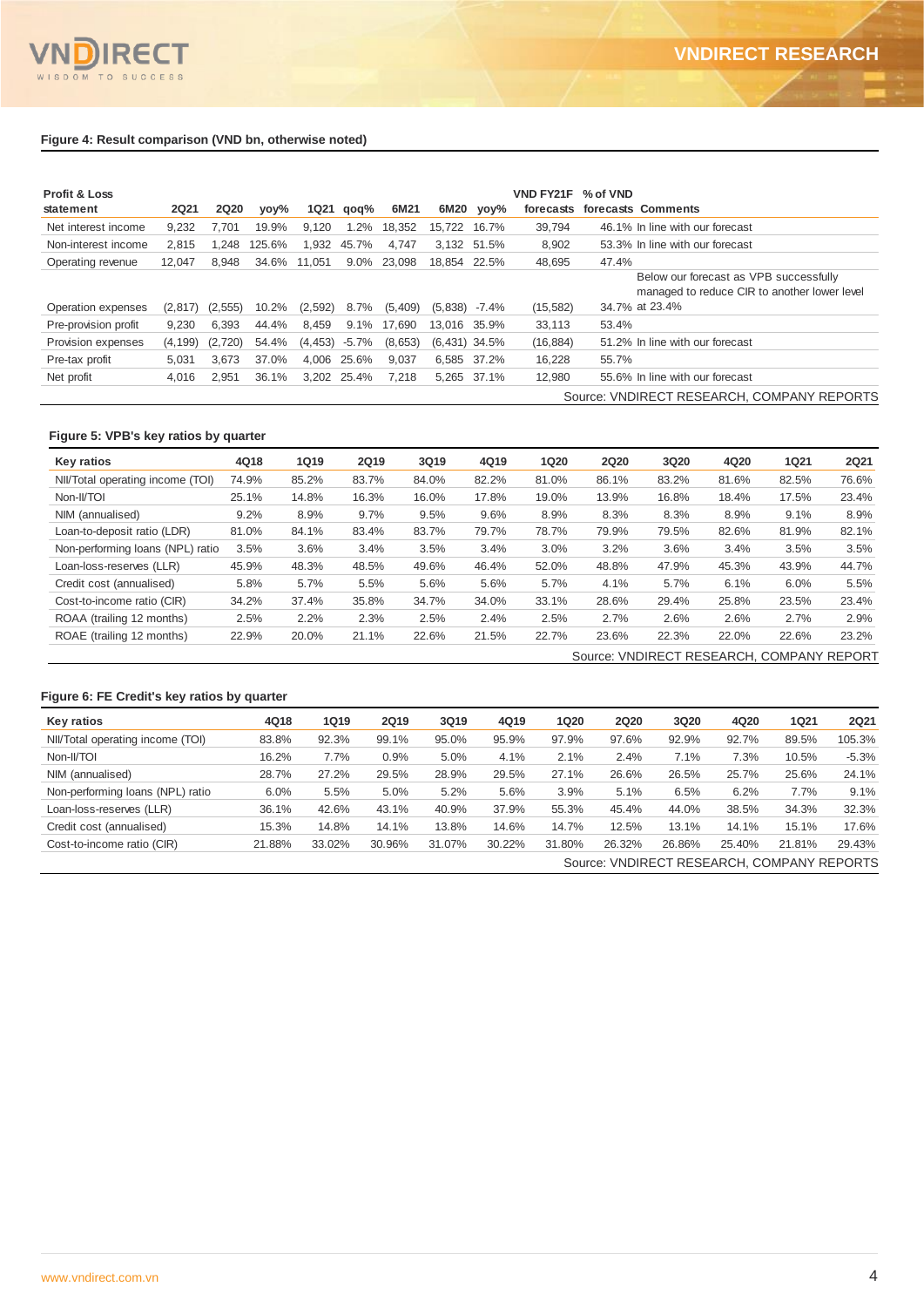#### $Q$  M  $T<sub>0</sub>$ **SUCCESS**

## **VNDIRECT RESEARCH**

#### **Valuation**



#### **Income statement**

| (VNDbn)                        | 12-20A    | 12-21E    | 12-22F    |
|--------------------------------|-----------|-----------|-----------|
| Net interest income            | 32.346    | 39.794    | 46.585    |
| Non interest income            | 6.687     | 8.902     | 9.971     |
| <b>Total operating income</b>  | 39,033    | 48.695    | 56,555    |
| Total operating costs          | (11, 392) | (15, 582) | (18, 663) |
| Pre-provision operating profit | 27.641    | 33,113    | 37,892    |
| <b>Total provision charges</b> | (14, 622) | (16, 884) | (19, 537) |
| Income from associates & JVs   |           |           |           |
| Net other income               |           |           |           |
| Pre-tax profit                 | 13.019    | 16,228    | 18,355    |
| Tax expense                    | (2,606)   | (3, 248)  | (3,671)   |
| Profit after tax               | 10,414    | 12,980    | 14,684    |
| Minority interest              | 0         | 0         | 0         |
| Net profit                     | 10,414    | 12,980    | 14,684    |

#### **Balance sheet**

| (VNDbn)                                | 12-20A   | 12-21E   | 12-22E   |
|----------------------------------------|----------|----------|----------|
| Gross loans to customers               | 290,816  | 338,857  | 394,856  |
| Loans to banks                         | 25,334   | 31,668   | 39,585   |
| <b>Total gross loans</b>               | 316,151  | 370,525  | 434,441  |
| Securities - total                     | 77,307   | 84,265   | 97,748   |
| Other interest earning assets          | 258      | 0        | 0        |
| <b>Total gross IEAs</b>                | 393,716  | 454,791  | 532,189  |
| <b>Total provisions</b>                | (4,825)  | (5,233)  | (6, 363) |
| <b>Net loans to customers</b>          | 286,319  | 333,985  | 388,688  |
| <b>Total net IEAs</b>                  | 388,891  | 449,558  | 525,825  |
| Cash and deposits                      | 3,283    | 3,611    | 4,044    |
| <b>Total investments</b>               | 239      | 262      | 294      |
| Other assets                           | 26,615   | 29,276   | 32,789   |
| <b>Total non-IEAs</b>                  | 30,136   | 33,149   | 37,127   |
| <b>Total assets</b>                    | 419,027  | 482,707  | 562,953  |
| <b>Customer deposits</b>               | 233,428  | 269,755  | 318,792  |
| Cds outstanding                        | 62,845   | 73,757   | 83,505   |
| Customer interest-bearing liabilities  | 296,273  | 343,513  | 402,297  |
| Bank deposits                          | 56,526   | 65,016   | 69,650   |
| <b>Broad deposits</b>                  | 352,799  | 408,529  | 471,947  |
| Other interest-bearing liabilities     | 327      | 327      | 327      |
| <b>Total IBLs</b>                      | 353,126  | 408,856  | 472,274  |
| Deferred tax liability                 |          |          |          |
| Other non-interest bearing liabilities | 13,107   | 8,077    | 10,221   |
| <b>Total non-IBLs</b>                  | 13,107   | 8,077    | 10,221   |
| <b>Total liabilities</b>               | 366,233  | 416,933  | 482,494  |
| Share capital                          | 25,300   | 25,300   | 25,300   |
| Additional paid-in capital             | 366      | 366      | 366      |
| Treasury shares                        | (2, 199) | (2, 199) | (2, 199) |
| Retained earnings reserve              | 17,415   | 30,396   | 45,080   |
| Other reserves                         | 11,912   | 11,912   | 11,912   |
| Shareholders' equity                   | 52,794   | 65,774   | 80,458   |
| Minority interest                      | 0        | 0        | 0        |
| <b>Total equity</b>                    | 52,794   | 65,774   | 80,458   |
| <b>Total liabilities &amp; equity</b>  | 419,027  | 482,707  | 562,953  |



|                                       | 12-20A   | 12-21E   | 12-22E   |
|---------------------------------------|----------|----------|----------|
| Growth rate (yoy)                     |          |          |          |
| Cust deposit growth                   | 9.1%     | 15.6%    | 18.2%    |
| Gross cust loan growth                | 13.1%    | 16.5%    | 16.5%    |
| Net interest income growth            | 5.5%     | 23.0%    | 17.1%    |
| Pre provision operating profit growth | 15.1%    | 19.8%    | 14.4%    |
| Net profit growth                     | 26.1%    | 24.6%    | 13.1%    |
| Growth in IEAs                        | 12.1%    | 15.6%    | 17.0%    |
| Share value                           |          |          |          |
| Basic EPS (VND)                       | 4,116    | 5.131    | 5,804    |
| BVPS (VND)                            | 20,867   | 25,998   | 31,802   |
| DPS (VND)                             | $\Omega$ | $\Omega$ | $\Omega$ |
| EPS growth                            | 26.1%    | 24.6%    | 13.1%    |
|                                       |          |          |          |

#### **Key ratios**

|                                   | 12-20A     | 12-21E     | 12-22E     |
|-----------------------------------|------------|------------|------------|
| Net interest margin               | 8.7%       | 9.4%       | 9.4%       |
| Cost-income ratio                 | $(29.2\%)$ | $(32.0\%)$ | $(33.0\%)$ |
| Reported NPLs / gross cust loans  | 3.4%       | 3.1%       | 3.3%       |
| Reported NPLs / net cust loans    | 3.5%       | 3.1%       | 3.3%       |
| GP charge / average cust loans    | 5.3%       | 5.4%       | 5.3%       |
| <b>Total CAR</b>                  | 0.0%       | 0.0%       | 0.0%       |
| Loan deposit ratio                | 98.2%      | 98.6%      | 98.2%      |
| <b>Margins and spreads</b>        |            |            |            |
| Return on IEAs                    | 14.1%      | 14.9%      | 15.0%      |
| Cost of funds                     | 5.9%       | 6.1%       | 6.3%       |
| Interest return on average assets | 8.1%       | 8.8%       | 8.9%       |
| <b>ROAE</b>                       | 21.9%      | 21.9%      | 20.1%      |
|                                   |            |            |            |